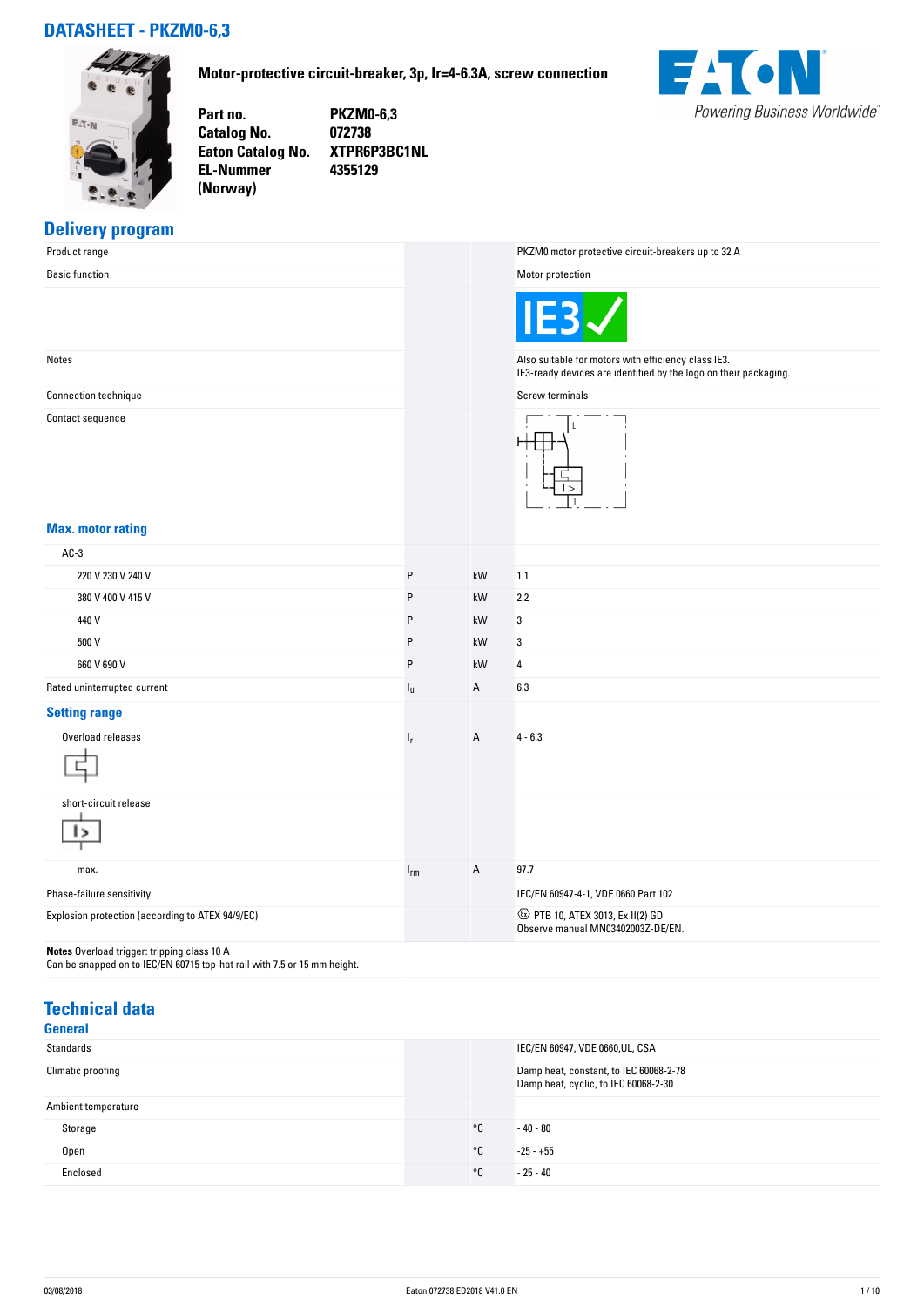| Mounting position                                                          |                          |                   | $90^\circ$<br>۹U۰                          |
|----------------------------------------------------------------------------|--------------------------|-------------------|--------------------------------------------|
| Direction of incoming supply                                               |                          |                   | as required                                |
| Degree of protection                                                       |                          |                   |                                            |
| Device                                                                     |                          |                   | <b>IP20</b>                                |
| Terminations                                                               |                          |                   | <b>IP00</b>                                |
| Protection against direct contact when actuated from front (EN 50274)      |                          |                   | Finger and back-of-hand proof              |
| Mechanical shock resistance half-sinusoidal shock 10 ms to IEC 60068-2-27  |                          | g                 | 25                                         |
| Altitude                                                                   |                          | ${\sf m}$         | Max. 2000                                  |
| Terminal capacity main cable                                               |                          |                   |                                            |
| Screw terminals                                                            |                          |                   |                                            |
| Solid                                                                      |                          | mm <sup>2</sup>   | $1 \times (1 - 6)$<br>$2 \times (1 - 6)$   |
| Flexible with ferrule to DIN 46228                                         |                          | mm <sup>2</sup>   | $1 \times (1 - 6)$                         |
| Solid or stranded                                                          |                          | AWG               | $2 \times (1 - 6)$<br>$18 - 10$            |
| Stripping length                                                           |                          | mm                | 10                                         |
|                                                                            |                          |                   |                                            |
| Specified tightening torque for terminal screws<br>Main cable              |                          | Nm                | 1.7                                        |
| Control circuit cables                                                     |                          | Nm                | 1                                          |
| <b>Main conducting paths</b>                                               |                          |                   |                                            |
| Rated impulse withstand voltage                                            | $U_{imp}$                | V AC              | 6000                                       |
| Overvoltage category/pollution degree                                      |                          |                   | III/3                                      |
| Rated operational voltage                                                  | $U_{e}$                  | V AC              | 690                                        |
| Rated uninterrupted current = rated operational current                    | $Iu = Ie$                | Α                 | 6.3                                        |
| Rated frequency                                                            | f                        | Hz                | $40 - 60$                                  |
| Current heat loss (3 pole at operating temperature)                        |                          | W                 | 5.68                                       |
| Lifespan, mechanical                                                       | <b>Operations</b>        |                   | 0.1                                        |
|                                                                            |                          | $\times 10^6$     |                                            |
| Lifespan, electrical (AC-3 at 400 V)                                       |                          |                   |                                            |
| Lifespan, electrical                                                       | Operations $\times 10^6$ |                   | 0.1                                        |
| Max. operating frequency                                                   |                          | 0 <sub>ps/h</sub> | 40                                         |
| Short-circuit rating                                                       |                          |                   |                                            |
| $\mathsf{AC}$                                                              |                          |                   |                                            |
| Other technical data (sheet catalogue)                                     |                          |                   | Schaltvermögen                             |
| DC                                                                         |                          |                   |                                            |
| Short-circuit rating                                                       |                          | kA                | 60                                         |
| Notes                                                                      |                          |                   | up to 250 V                                |
| Motor switching capacity                                                   |                          |                   |                                            |
| AC-3 (up to 690V)                                                          |                          | A                 | 6.3                                        |
| DC-5 (up to 250V)                                                          |                          | V                 | 6.3 (3 contacts in series)                 |
| <b>Trip blocks</b>                                                         |                          |                   |                                            |
| Temperature compensation                                                   |                          | °C                |                                            |
| to IEC/EN 60947, VDE 0660                                                  |                          | °C                | $-540$<br>$-2555$                          |
| Operating range<br>Temperature compensation residual error for $T > 40$ °C |                          |                   | $\leq$ 0.25 %/K                            |
|                                                                            |                          |                   |                                            |
| Setting range of overload releases                                         |                          | x I <sub>u</sub>  | $0.6 - 1$                                  |
| short-circuit release                                                      |                          |                   | Basic device, fixed: 15.5 x I <sub>u</sub> |
| Short-circuit release tolerance                                            |                          |                   | ± 20%                                      |
| Phase-failure sensitivity                                                  |                          |                   | IEC/EN 60947-4-1, VDE 0660 Part 102        |
| <b>Rating data for approved types</b>                                      |                          |                   |                                            |
| Switching capacity                                                         |                          |                   |                                            |
| Maximum motor rating                                                       |                          |                   |                                            |
| Three-phase                                                                |                          |                   |                                            |
| 200 V                                                                      |                          | HP                | 1                                          |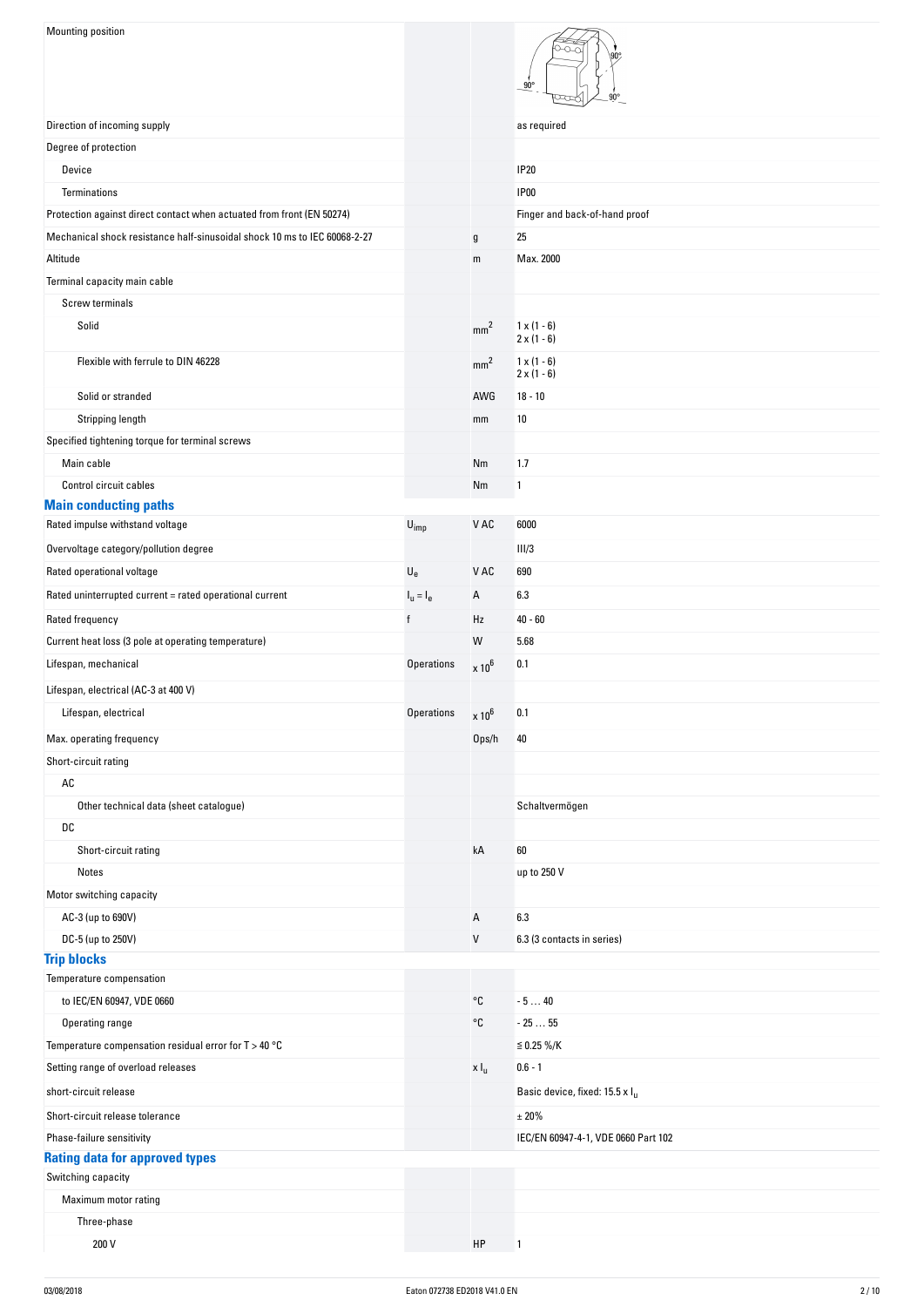|  | 1.5                                                                                                      |
|--|----------------------------------------------------------------------------------------------------------|
|  | 3                                                                                                        |
|  | 5                                                                                                        |
|  |                                                                                                          |
|  | 0.25                                                                                                     |
|  | 0.5                                                                                                      |
|  |                                                                                                          |
|  | 65                                                                                                       |
|  | 65                                                                                                       |
|  | $50\,$                                                                                                   |
|  | BK25/3-PKZ0-E                                                                                            |
|  |                                                                                                          |
|  |                                                                                                          |
|  | $50\,$                                                                                                   |
|  | 600                                                                                                      |
|  | $50\,$                                                                                                   |
|  | 600                                                                                                      |
|  | HP<br>HP<br>HP<br>HP<br>HP<br>SCCR<br>kA<br>kA<br>kA<br>SCCR<br>kA<br>$\mathsf{A}$<br>kA<br>$\mathsf{A}$ |

# **Design verification as per IEC/EN 61439**

| Technical data for design verification                                                                                    |                   |    |                                                                                                                                     |
|---------------------------------------------------------------------------------------------------------------------------|-------------------|----|-------------------------------------------------------------------------------------------------------------------------------------|
| Rated operational current for specified heat dissipation                                                                  | $I_{n}$           | А  | 6.3                                                                                                                                 |
| Heat dissipation per pole, current-dependent                                                                              | $P_{vid}$         | W  | 0                                                                                                                                   |
| Equipment heat dissipation, current-dependent                                                                             | $P_{\text{vid}}$  | W  | 5.68                                                                                                                                |
| Static heat dissipation, non-current-dependent                                                                            | $P_{VS}$          | W  | 0                                                                                                                                   |
| Heat dissipation capacity                                                                                                 | P <sub>diss</sub> | W  | 0                                                                                                                                   |
| Operating ambient temperature max.                                                                                        |                   | °C | $-25$                                                                                                                               |
| Operating ambient temperature max.                                                                                        |                   | °C | 55                                                                                                                                  |
| IEC/EN 61439 design verification                                                                                          |                   |    |                                                                                                                                     |
| 10.2 Strength of materials and parts                                                                                      |                   |    |                                                                                                                                     |
| 10.2.2 Corrosion resistance                                                                                               |                   |    | Meets the product standard's requirements.                                                                                          |
| 10.2.3.1 Verification of thermal stability of enclosures                                                                  |                   |    | Meets the product standard's requirements.                                                                                          |
| 10.2.3.2 Verification of resistance of insulating materials to normal heat                                                |                   |    | Meets the product standard's requirements.                                                                                          |
| 10.2.3.3 Verification of resistance of insulating materials to abnormal heat<br>and fire due to internal electric effects |                   |    | Meets the product standard's requirements.                                                                                          |
| 10.2.4 Resistance to ultra-violet (UV) radiation                                                                          |                   |    | Meets the product standard's requirements.                                                                                          |
| 10.2.5 Lifting                                                                                                            |                   |    | Does not apply, since the entire switchgear needs to be evaluated.                                                                  |
| 10.2.6 Mechanical impact                                                                                                  |                   |    | Does not apply, since the entire switchgear needs to be evaluated.                                                                  |
| 10.2.7 Inscriptions                                                                                                       |                   |    | Meets the product standard's requirements.                                                                                          |
| 10.3 Degree of protection of ASSEMBLIES                                                                                   |                   |    | Does not apply, since the entire switchgear needs to be evaluated.                                                                  |
| 10.4 Clearances and creepage distances                                                                                    |                   |    | Meets the product standard's requirements.                                                                                          |
| 10.5 Protection against electric shock                                                                                    |                   |    | Does not apply, since the entire switchgear needs to be evaluated.                                                                  |
| 10.6 Incorporation of switching devices and components                                                                    |                   |    | Does not apply, since the entire switchgear needs to be evaluated.                                                                  |
| 10.7 Internal electrical circuits and connections                                                                         |                   |    | Is the panel builder's responsibility.                                                                                              |
| 10.8 Connections for external conductors                                                                                  |                   |    | Is the panel builder's responsibility.                                                                                              |
| 10.9 Insulation properties                                                                                                |                   |    |                                                                                                                                     |
| 10.9.2 Power-frequency electric strength                                                                                  |                   |    | Is the panel builder's responsibility.                                                                                              |
| 10.9.3 Impulse withstand voltage                                                                                          |                   |    | Is the panel builder's responsibility.                                                                                              |
| 10.9.4 Testing of enclosures made of insulating material                                                                  |                   |    | Is the panel builder's responsibility.                                                                                              |
| 10.10 Temperature rise                                                                                                    |                   |    | The panel builder is responsible for the temperature rise calculation. Eaton will<br>provide heat dissipation data for the devices. |
| 10.11 Short-circuit rating                                                                                                |                   |    | Is the panel builder's responsibility. The specifications for the switchgear must be<br>observed.                                   |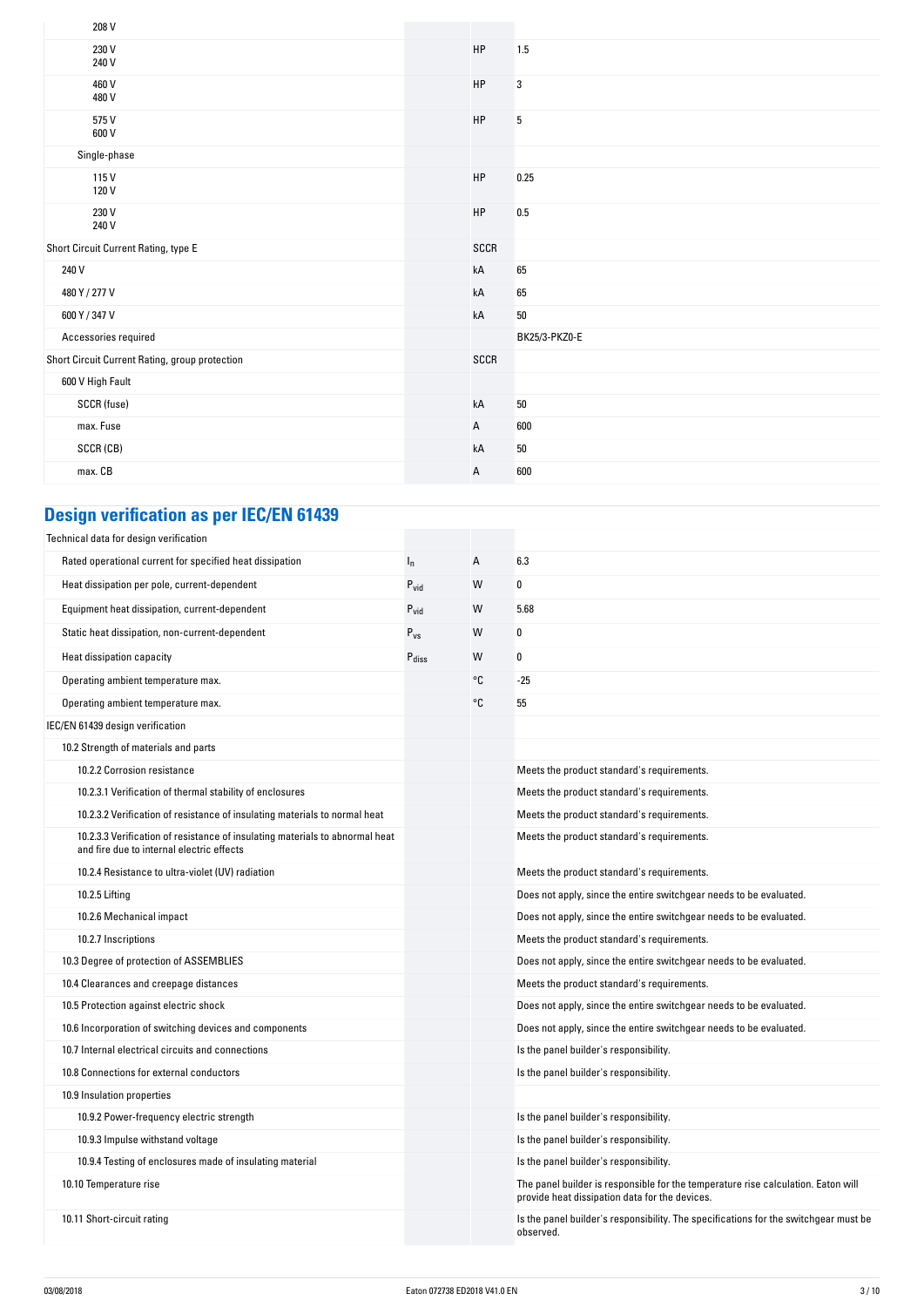10.12 Electromagnetic compatibility Is the panel builder's responsibility. The specifications for the switchgear must be observed.

10.13 Mechanical function in the instruction  $\blacksquare$ leaflet (IL) is observed.

# **Technical data ETIM 6.0**

| Low-voltage industrial components (EG000017) / Motor protection circuit-breaker (EC000074)                                                                                                            |  |    |                                          |
|-------------------------------------------------------------------------------------------------------------------------------------------------------------------------------------------------------|--|----|------------------------------------------|
| Electric engineering, automation, process control engineering / Low-voltage switch technology / Circuit breaker (LV < 1 kV) / Motor protection circuit-breaker (ecl@ss8.1-27-37-04-01<br>[AGZ529013]) |  |    |                                          |
| Overload release current setting                                                                                                                                                                      |  | A  | $4 - 6.3$                                |
| Adjustment range undelayed short-circuit release                                                                                                                                                      |  | А  | $98 - 98$                                |
| Thermal protection                                                                                                                                                                                    |  |    | No                                       |
| Phase failure sensitive                                                                                                                                                                               |  |    | Yes                                      |
| Switch off technique                                                                                                                                                                                  |  |    | Thermomagnetic                           |
| Rated operating voltage                                                                                                                                                                               |  | V  | 690 - 690                                |
| Rated permanent current lu                                                                                                                                                                            |  | А  | 6.3                                      |
| Rated operation power at AC-3, 230 V                                                                                                                                                                  |  | kW | 1.1                                      |
| Rated operation power at AC-3, 400 V                                                                                                                                                                  |  | kW | 2.2                                      |
| Type of electrical connection of main circuit                                                                                                                                                         |  |    | Screw connection                         |
| Type of control element                                                                                                                                                                               |  |    | Turn button                              |
| Device construction                                                                                                                                                                                   |  |    | Built-in device fixed built-in technique |
| With integrated auxiliary switch                                                                                                                                                                      |  |    | No                                       |
| With integrated under voltage release                                                                                                                                                                 |  |    | No                                       |
| Number of poles                                                                                                                                                                                       |  |    | 3                                        |
| Rated short-circuit breaking capacity Icu at 400 V, AC                                                                                                                                                |  | kA | 150                                      |
| Degree of protection (IP)                                                                                                                                                                             |  |    | <b>IP20</b>                              |
| Height                                                                                                                                                                                                |  | mm | 93                                       |
| Width                                                                                                                                                                                                 |  | mm | 45                                       |
| Depth                                                                                                                                                                                                 |  | mm | 76                                       |

## **Approvals**

| . .                                  |                                                                                             |
|--------------------------------------|---------------------------------------------------------------------------------------------|
| <b>Product Standards</b>             | IEC/EN 60947-4-1; UL 60947-4-1; CSA - C22.2 No. 60947-4-1-14; CE marking                    |
| UL File No.                          | E36332                                                                                      |
| UL Category Control No.              | <b>NLRV</b>                                                                                 |
| CSA File No.                         | 165628                                                                                      |
| CSA Class No.                        | 3211-05                                                                                     |
| North America Certification          | UL listed, CSA certified                                                                    |
| Specially designed for North America | No                                                                                          |
| Suitable for                         | Branch circuit: Manual type E if used with terminal, or suitable for group<br>installations |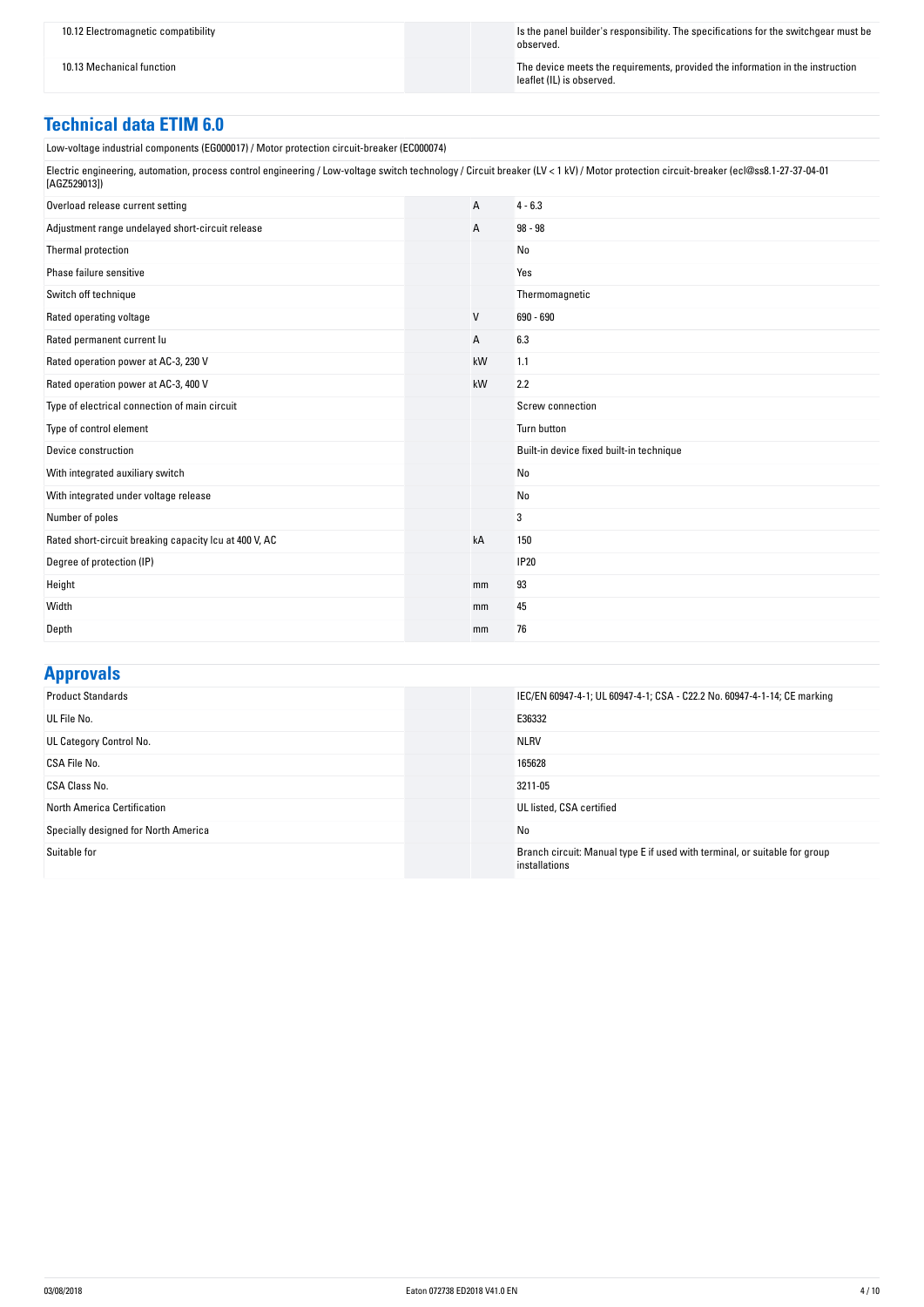# **Characteristics**

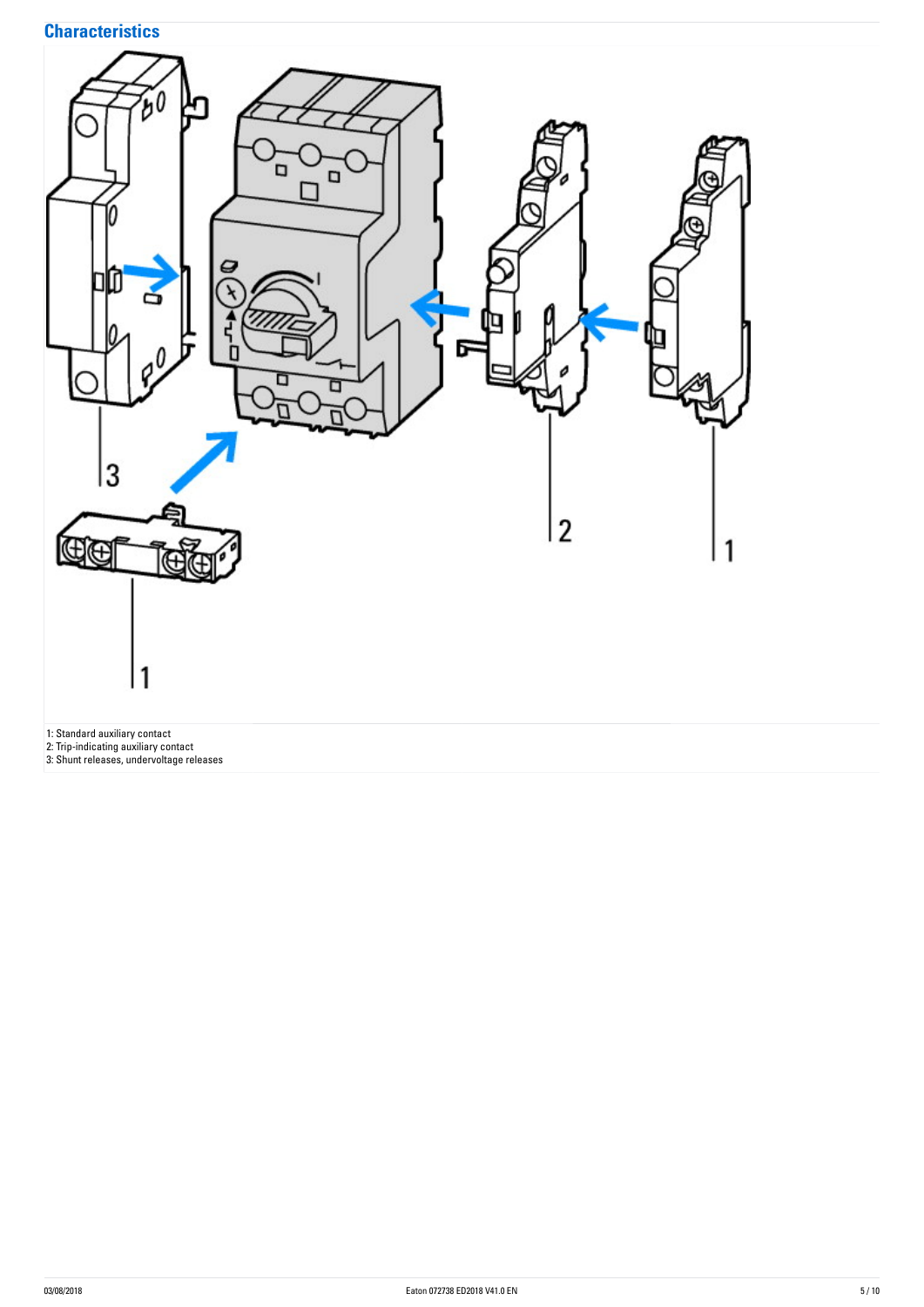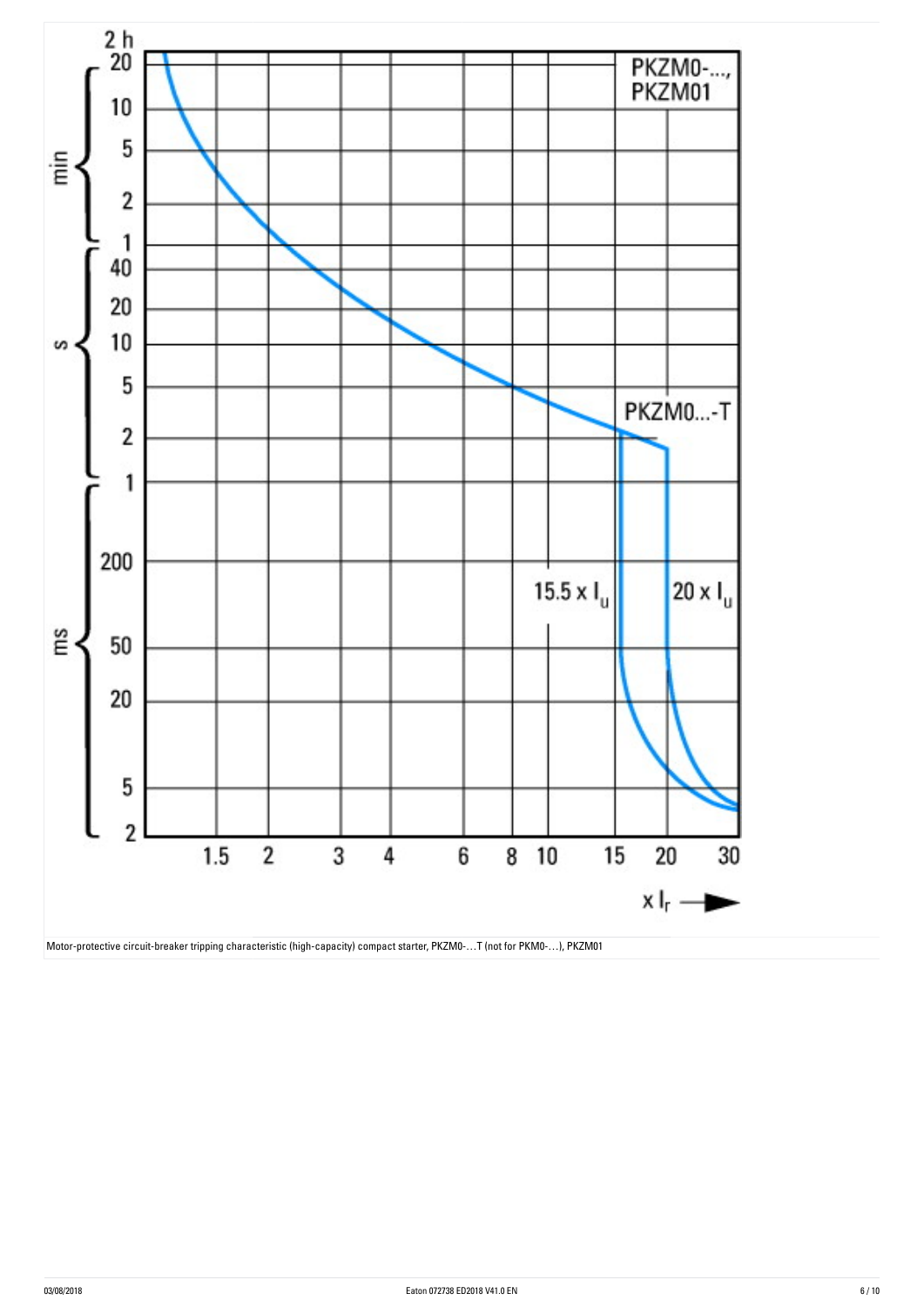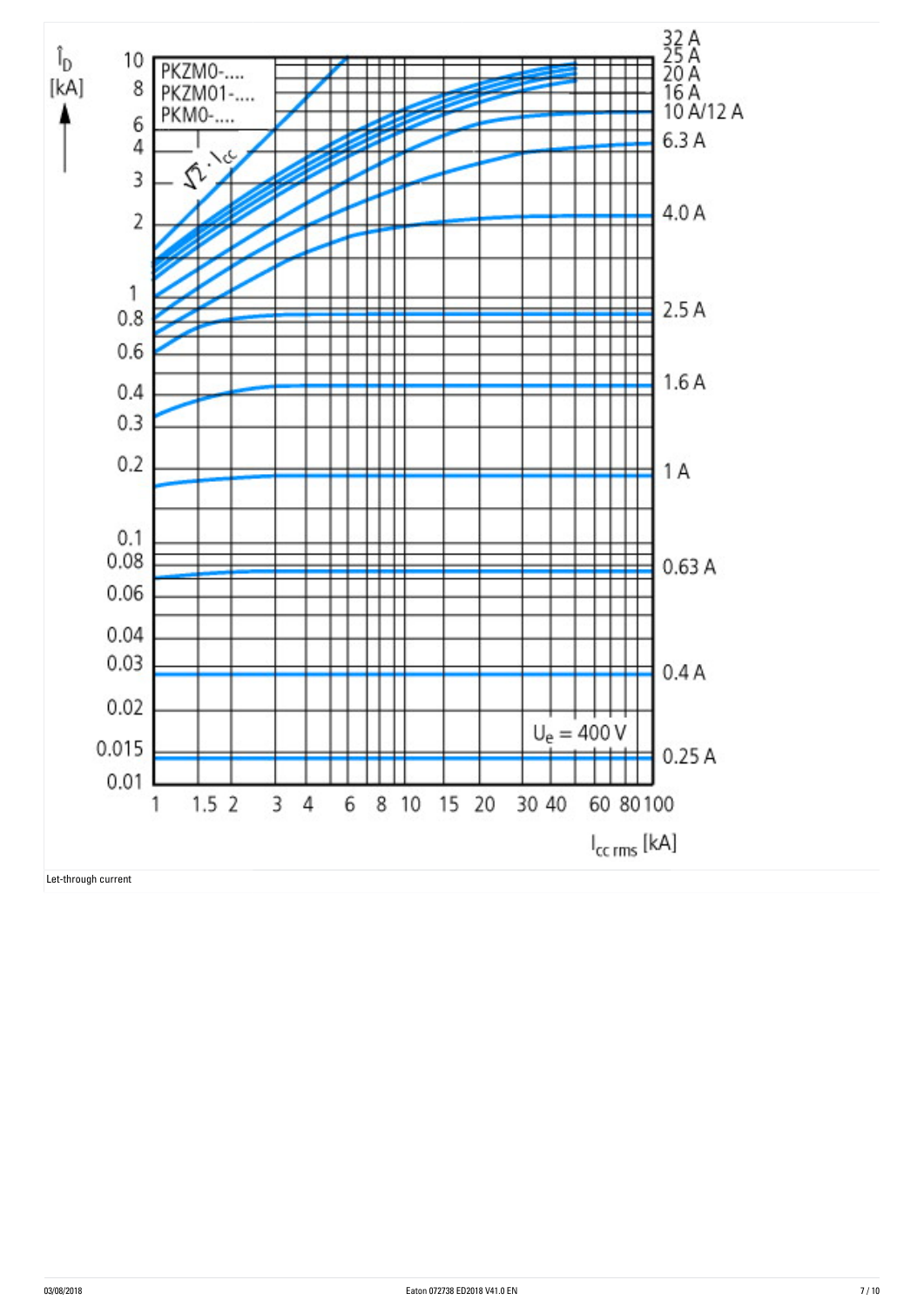

Let-through energy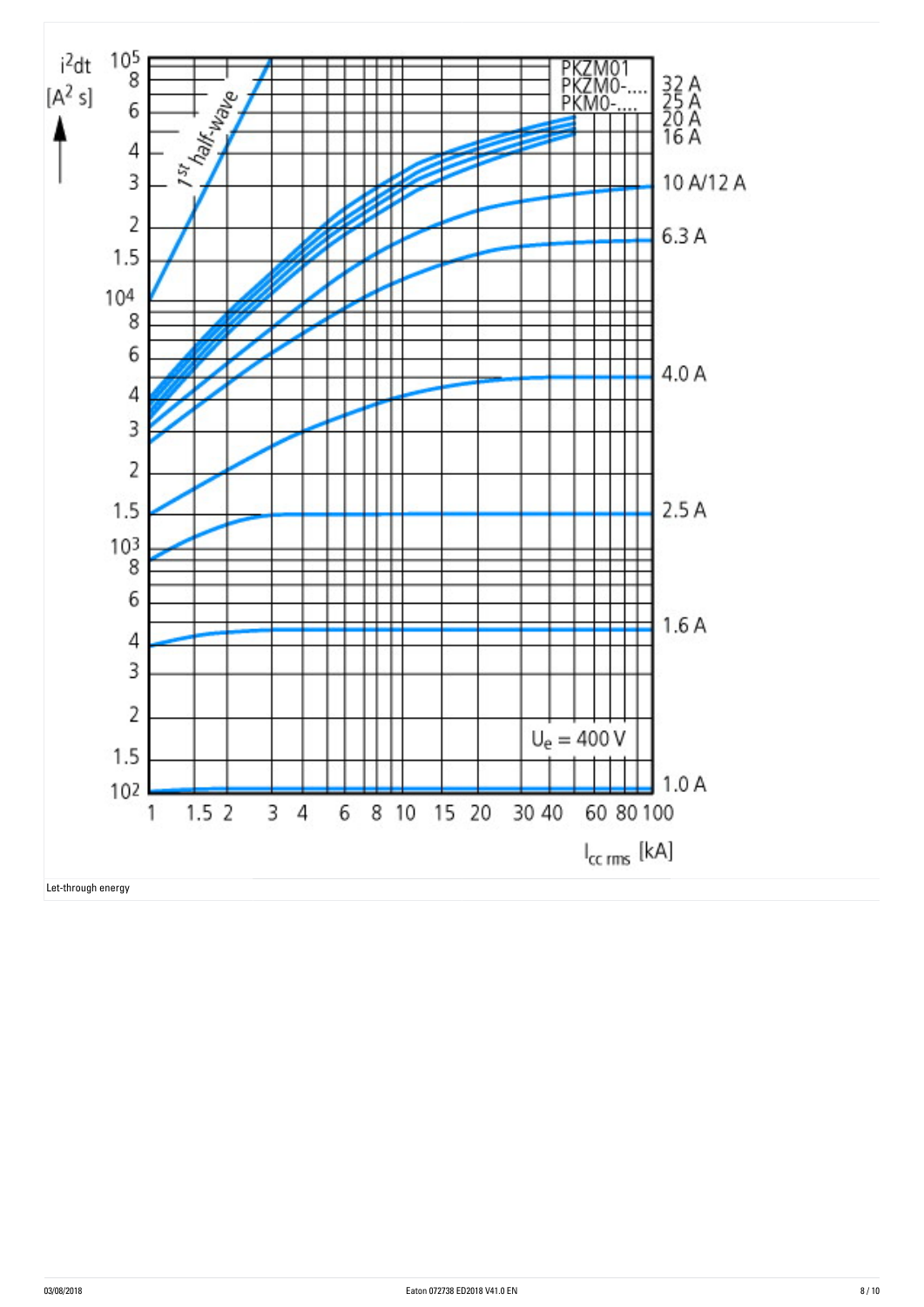### **Dimensions**